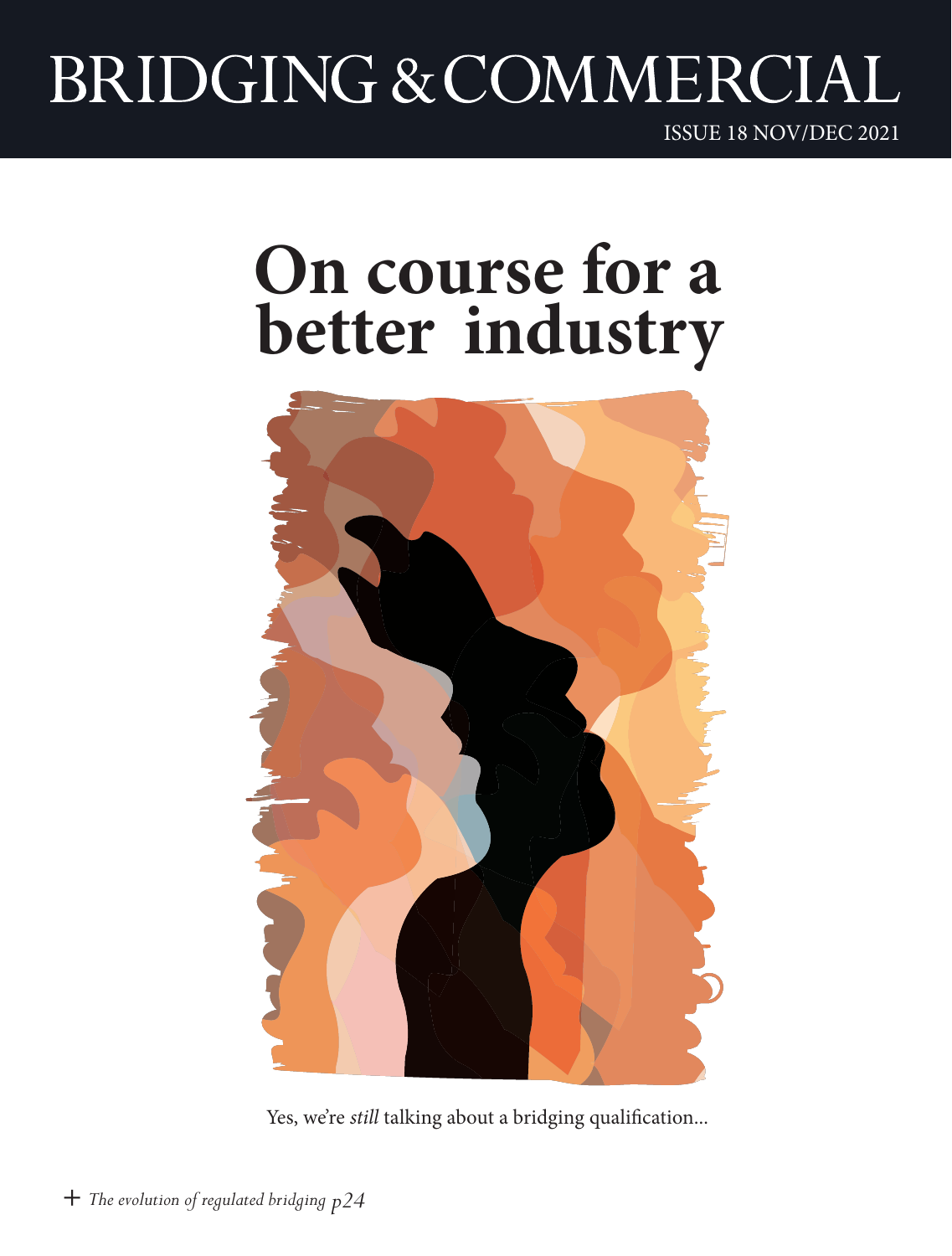## **On course** for a better **industry**

W hile the concept of a short-term finance qualification for the unregulated aspect of the market has been doing the rounds for years, nothing has transpired—despite one having won industry support in 2014. "There is no doubt the failure of progressing a bridging finance qualification is down to the lack of support from *all* parties," claims Jonathan Sealey, CEO at Hope Capital.

When looking at whether specialist lending is covered to a satisfactory level by CeMAP, a broker who has taken it claims that out of a 250 to 300-page book, there were just two pages dedicated to bridging finance—including terminology which is outdated or simply incorrect (such as rates cited as 'usually between 1 and 1.5% per month'). Following the increasing number of conversations Bridging & Commercial has had with the industry about the lack of knowledge and understanding from some advisers in this market, we decided to raise the topic at the Finance Professional Show last month. When the panel and audience were asked if there

across the board, they were unanimously in favour of one. During the same week, FIBA and the ASTL announced they had teamed up to launch a proposal for an ongoing programme of education for the commercial property finance industry. They are working with The London Institute of Banking & Finance (LIBF) to create a series of optional e-learning modules that will cover the basics of specialist property finance and the structure of different types of businesses that might require it—with specific information on bridging and development finance, commercial mortgages and specialist BTL. "Over the past 18 months, we have seen more brokers and advisers wanting to get involved in specialist property finance; we

should be a qualification to help improve service and standards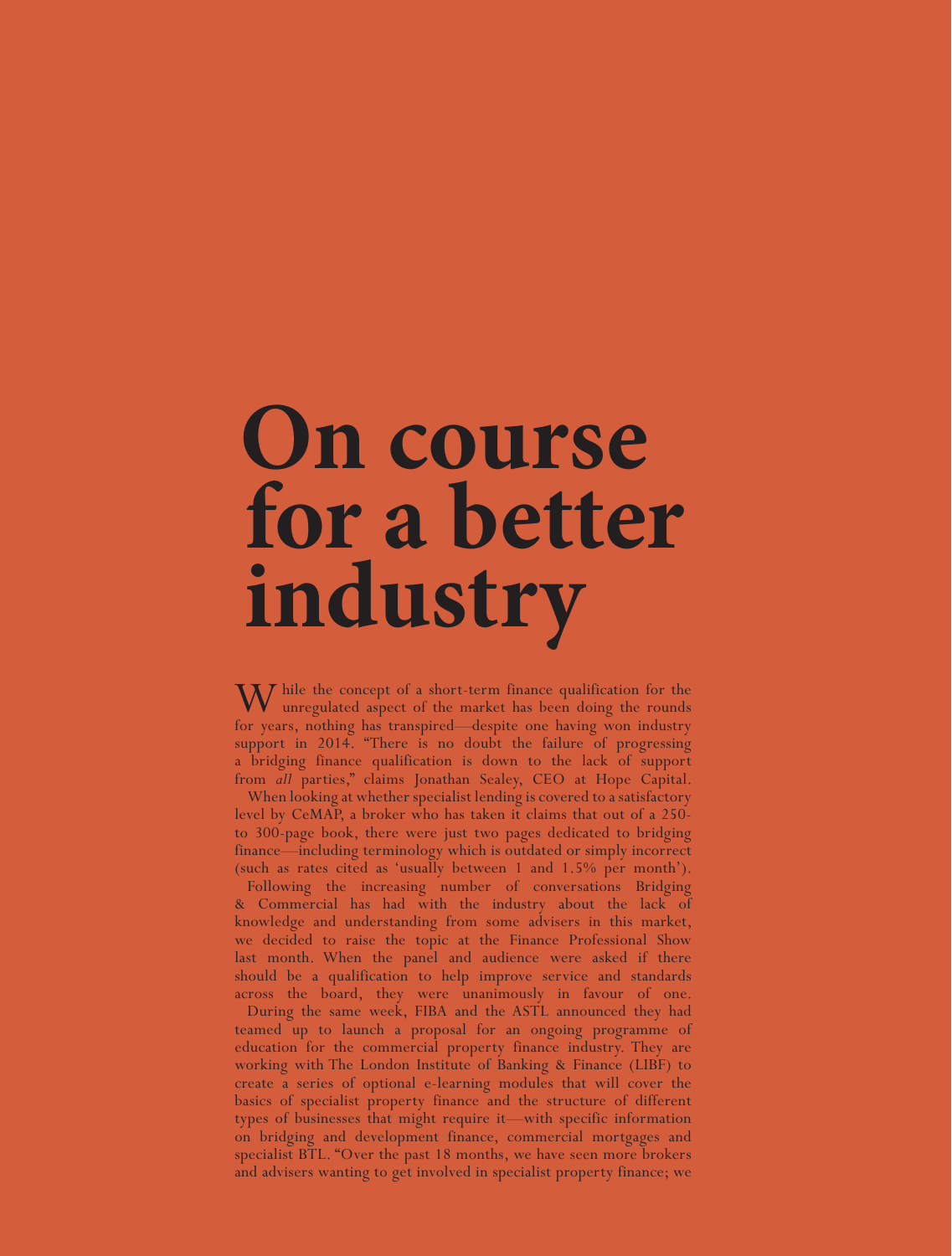

With two-thirds of the industry in favour of a bridging qualification, I look at why this hasn't happened yet, and what needs to shift to make it something other than a pipe dream

Cover Story -

### *Words by* **BETH FISHER**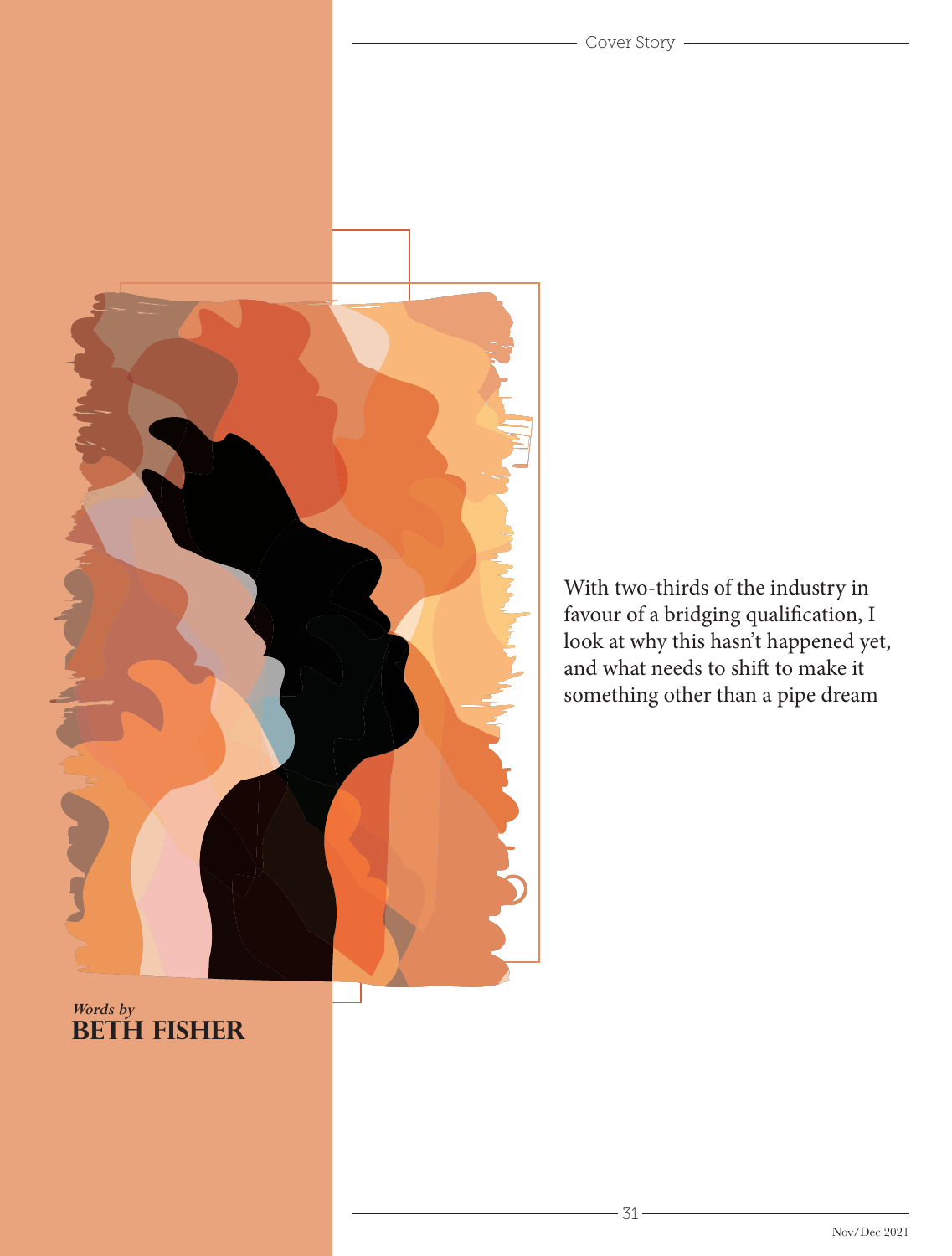*"When you're dealing with lending figures of sometimes around £1m– 2m, the broker should know what they're talking about, and the client should be safe in the knowledge that the broker is qualified"*

need to have something in place to ensure that the industry continues to grow in the right way," states Adam Tyler, executive chairman at FIBA. While the programme is aimed at new lender and broker entrants to the industry, Adam feels that the success of it will be in its adoption by all involved. However, there are currently no plans to insist their members work only with brokers who have gone through it. "We would prefer to create an environment and culture of greater understanding and would encourage any broker engaging with the bridging market to upskill themselves appropriately," says Vic Jannels, CEO at the ASTL. "We won't be insisting that our [lender] members only work with brokers who have been through the programme, or that brokers only work with lenders whose employees have completed the course, but we want to encourage engagement across the industry, not just as a one-off participation, but as part of an ongoing [commitment] to continuing learning." Adam adds that, once the course has been written and implemented, he hopes to get buy in from everyone. "That is what is going to give you the final outcome that most in the industry would like to see."

Most of the FP Show audience settled that a bridging finance qualification should be mandatory, with Rob Jupp, CEO at the Brightstar Group, asserting that anything less would be "a complete and utter waste of time" to implement.

Since this discussion, we polled over 80 brokers and lenders within the bridging market to expand on where the industry *really* stands on the matter. According to the results, 66% believe we should have a qualification—making it worthwhile for me to spend the next 4,500-plus words talking about it—but the argument around making it compulsory (and, in my opinion, successful) is much murkier.

#### **WHY DOES THE BRIDGING INDUSTRY WANT A QUALIFICATION?**

Regulated bridging loans—which are overseen by the FCA—have similar underwriting guidelines to residential mortgages, protected under MCOB rules. Unregulated bridging finance, on the other hand, is much more flexible, and has no strict policies.

To put this in context, a mortgage broker needs to be qualified, yet any Tom, Dick or Harriett advising on a bridging loan has no requirement to hold a qualification, due to the sector

being largely unregulated. Consequently, an unregulated bridging broker could make circa 2% in proc fees just by (in the worst-case scenario) providing a name and phone number to a lender.

"When you're dealing with lending figures of sometimes around £1m-2m, the broker should know what they're talking about, and the client should be safe in the knowledge that the broker is qualified," argues Dave Pinnington, CEO at Finance 4 Business. This view is shared by Jordan Fearnley Brown, co-founder and principal of Albatross Capital, who feels a qualification would give borrowers comfort that they are being advised by someone that "hasn't just paid for google advertising" to generate deal flow.

Islay Robinson, CEO at Enness Global Mortgages, points out that clients are often time-pushed, vulnerable or desperate for a solution, so something that acts as a barrier to entry will help to ensure the correct outcomes and enhance the industry's reputation. "Commissions and fees are also at an all-time high which can (and does) encourage the wrong behaviour from the person giving the 'advice', perhaps acting more in their own interests." With bridging finance more specialist than regulated mortgage advice, he stresses that the circumstances are often more pressured, and there is a huge amount more that could go wrong, leading to "severely damaging" consequences for the borrower.

"As I watch the new generation of specialist short-term brokers enter the market, it is clear to me that the range, depth and sophistication of their knowledge is both disparate and often not as good as it should be," details Colin Sanders, CEO at Tuscan Capital. Many of its developer clients who are seeking bridging finance rely heavily on the guidance and expertise of their brokers, but Colin states that too frequently the broker is "out of their depth or comfort zone" when it comes to the intricacies and nuances associated with this type of loan. "Some brokers we've encountered struggle with the simplest and most straightforward of short-term funding propositions. This can leave the client in a difficult and frustrating position . . . and cost them money." When structuring a bridging loan,

it is imperative that the broker not only fully understands the borrower's reasons for a short-term fix, but also has a viable exit in mind. "Unfortunately, this is often lacking, and the lines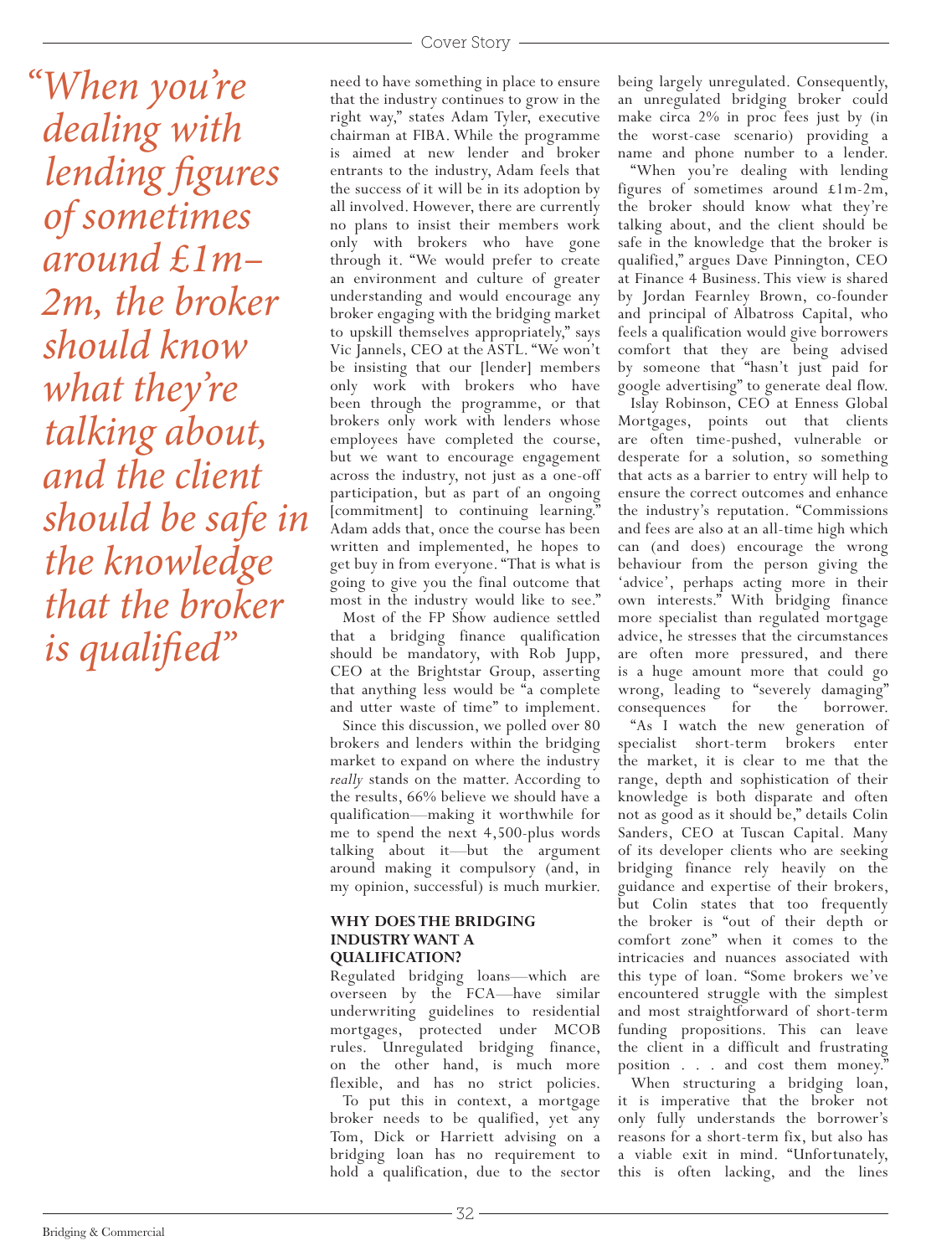can get blurred between the 'need for speed' and structuring the right solution," says Asim Shirwani, chief commercial officer at Lendhub. "I feel the STL industry is crying out for consistency around the advice given to borrowers, and introducing some regulation, or regulatory training, will help professionalise the sector further."

Over the past decade, bridging *has* professionalised and is now seen as offering a core product in the finance market. Accordingly, the appetite for it has grown considerably, prompting an influx of lender and broker newcomers to the space. Paul Elliott, managing director at Propp, expresses that a qualification would help improve the image of the sector and lead to better outcomes for clients, "which is more important than ever as we're seeing more inexperienced investors turn to bridging".

While increased competition is often considered a positive, Daniel Austin, CEO and co-founder of ASK Partners, feels that an influx of brokers entering the market, but who don't specialise in bridging finance, sometimes results in a "knowledge gap".

Most would maintain that the pivotal USP of brokers is to add value for their clients on a transaction; therefore, anything that augments their skills and knowledge to do so is seen as a plus. Yet, with training

programmes in bridging sparse and fragmented in what they cover, one that is adopted industry-wide is more likely to solidify the bar to entry and upskill the existing players in the most efficient way.

For the sector to continue striding forward in building its reputation, Chris Oatway director and founder of LDNfinance, deems certifications a must. "It is commonly viewed that bridging can be more technical than standard mortgages, and it amazes me that there are still no qualifications for it." He regards it as an essential move towards ensuring clients receive the best advice and that correct processes are followed.

For brokers, a professional qualification could implement structure and confidence around an already complex product, and help to strengthen the relationship between them, the borrower and lender. "It would provide the borrower with greater comfort in a crowded and largely unregulated industry, while giving the broker greater credibility and also allowing them to stand out from the crowd," illuminates Lee Merrifield, underwriting and credit manager at MSP Capital. Improving the reputation, level of awareness, education and self-regulation of the industry with a recognised and valued qualification is a no-brainer to increase standards (especially for new entrants). It could also consolidate the broker market, making room for professional companies to grow.

Provided that the qualification is robust, relevant and thorough, Sam O'Neill, head of bridging at Clifton Private Finance, thinks the advantages are endless. "I honestly can't see any negative points around this. If you're asking a client to put their trust in

*"A qualified broker isn't necessarily going to be a good broker"*

you to look after finance for their property, then you should be willing to put in the time and effort to get the qualification to do so. You wouldn't trust a cab driver without a licence!"

In addition, it offers an opportunity for professionals to form cross-industry relationships and, by upping the calibre of applications being submitted, could even improve conversion rates for lenders. "Higher-skilled brokers would be able to complete more opportunities that are 'feasible' from the outset and also help in packaging valuations," outlines Stephen Todd, chief commercial officer at VAS Group. The standardisation of advice and case submission could also help expedite the bridging process, resulting in quicker turnaround times. Some feel that a qualification could differentiate the most dedicated brokers in a competitive space, and that an

adviser should understand all parts of the debt market—regulated and unregulated. "If a broker doesn't know the whole mortgage market, how can they be sure that a bridging loan is the correct solution, or that there isn't a better, cheaper way forward which carries less risk or severe consequences if it goes wrong?" posits Islay.

#### **WHY IT'S NEVER HAPPENED**

With all the positives a qualification could bring, what has stopped the market from implementing one to date? It is argued that such a requirement could create a two-tier system, with some good brokers being frozen out by lenders that make a bridging qualification a prerequisite. "The downside to demanding a qualification is potentially losing strong, experienced and professional intermediaries who have

grown up providing their customers business solutions for decades. They not only mentor and educate, but inspire the next generation," states Nick Jones, sales director of bridging at West One. I am told that formal teaching may stifle creativity or dissuade people from moving into bridging if they want to avoid further courses and tests. "Ultimately,

someone might be the best driver in the world, but put them in a test situation and they might not show how well they perform day to day," highlights Jamie Jolly, managing director at SoMo. While a qualification may be seen as a barrier to new talent, I would argue it is simply a *bar*—as in almost every occupation in a multitude of industries.

While education of the product has increased substantially over the past few years, there is still a relatively small, but growing, percentage of brokers who consider specialist lending as an option. "Will a further qualification, above and beyond CeMAP, attract more interest from brokers or not? That is the milliondollar question," ponders Jonathan. In my opinion, a sector that increases your qualifications and recognised skills, and is seen as professional, should encourage more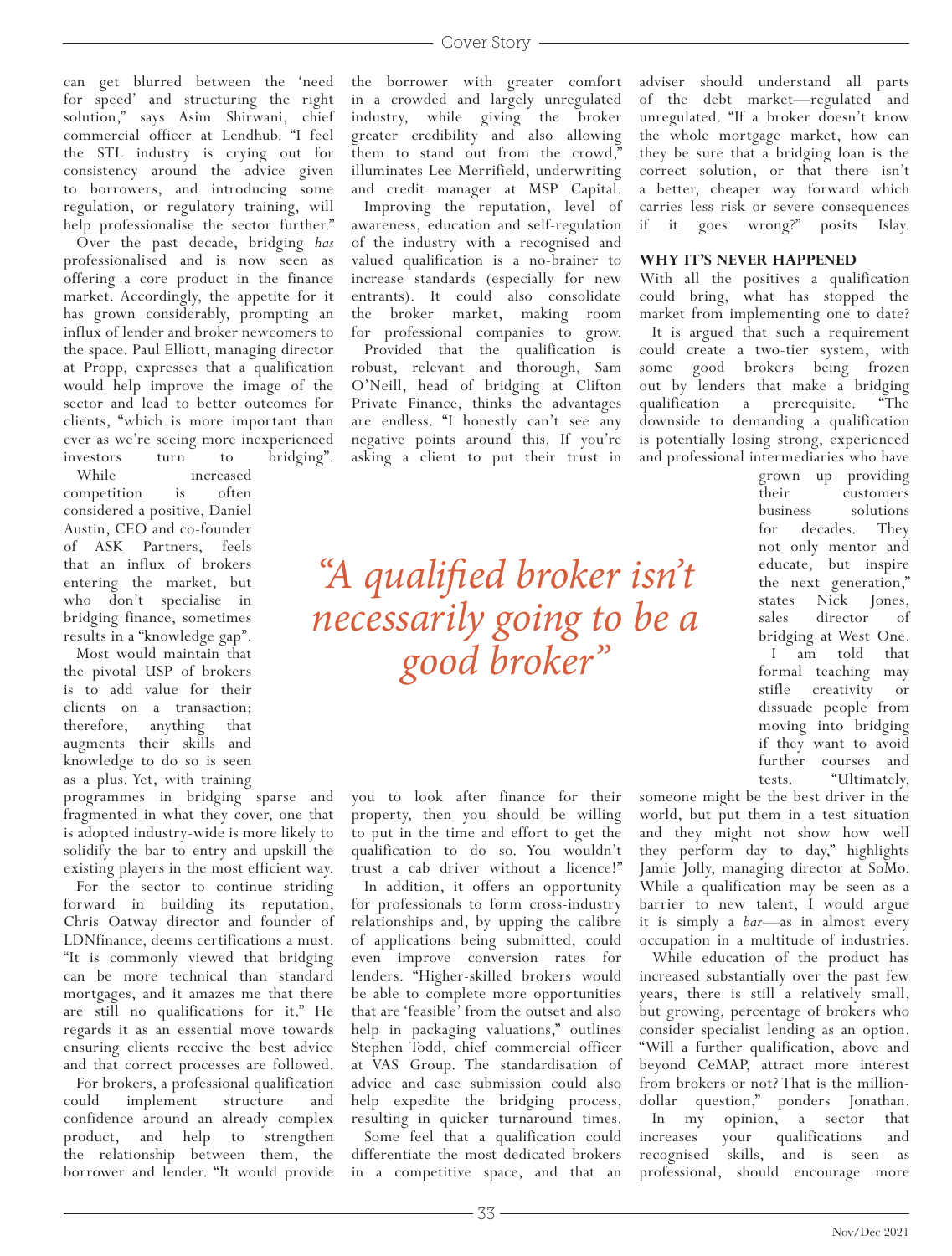people to enter it. However, some

 believe it will create more red tape and take time and resources to implement (and that's without considering the logistics around who will be responsible for administering it), and result in advisers juggling multiple CPS and testing requirements if they're already operating in the regulated space. This is on top of an additional cost burden. "The bridging market is required to move quickly and easily; in effect, regulating and potentially reducing the number of available brokers could lead to increased fees," claims Paul. He contends that having to go through a lender's panel of master brokers may also add time and cost.

If, having passed the qualification, the individual has to then undertake a set number of hours of CPD each year, this

would also be factored as an annual cost—although CPD points can also be earned via content that is free. Do we agree that brokers make enough to pay what would likely amount to a nominal charge? "Qualifications teach you the principles of a job, but only experience builds expertise," comments Andrew Lazare, founder and managing director of Mint Property Finance. He emphasises that it needs

to be about collaboration and relationships. "That's not something any educational body can teach." Despite this, Andrew is not against the introduction of a qualification, particularly at entry level. "I support any initiative that drives better industry standards. As with any profession however, qualifications only have value when combined with on-thejob expertise. A qualified broker isn't necessarily going to be a good broker."

Vic adds that a big benefit of a qualification is that it is a quantifiable demonstration of someone's knowledge. "However, it is a demonstration of [this] at a point in time and, as we all know, things move very quickly in this market."

Bethan Jones, business development manager at TAB, points out that some brokers found the CeMAP intense and wouldn't want it repeated in the bridging world. "The argument

here, however, is, if you can't pass the exam, should you be giving advice?"

#### **WHAT IT WOULD LOOK LIKE**

A qualification should offer a minimum standard for brokers to adhere to, based on three key pillars: knowledge, education and experience. Most agree that it would need to be set by an industry body, as this would carry more weight than an in-house scheme. In terms of how it could be shaped, many have suggested that the existing CeMAP could be extended to include a specific bridging/short-term finance segment. This could cover both regulated and unregulated options as separate modules, in addition to the basics of residential and commercial lending principles, the wider implications of entering into borrowing obligations,

*"Some lenders and brokers would argue that their length of time in the market and experience is 'as good as' an industry qualification. That's all well and good but, if true, passing a short exam should be routine"*

> ethics, financial advice, money laundering, and offering personal guarantees, for example. "What you need is a course that highlights all the positive aspects of bridging, as well as the realistic issues clients can face by [entering into] inadequate terms and being hit with extortionate extension or default fees and interest," remarks Mark Posniak, managing director at Octane Capital.

> While something along the lines of a CeMAP wouldn't necessarily give the experience and range of skills needed in the complicated world of short-term finance, it would create a standard, especially if it covered the basics, such as how to structure a deal, plan for exit strategies, and agree on the KPIs lenders are chosen by. Steve Smith, national sales manager at Roma Finance, notes it should have exemptions, though—for instance for those who hold a full CeMAP qualification, have a

dual role (such as a qualified QS and a broker), or have a senior qualification in property, ie a Master's in Real Estate.

"There should be some basic modules to pass to be able to work in the industry, which I would have as a minimum standard for underwriters and advisers, and then higher-level exams for those that want to excel and stand out," adds Chris. Danny Robinson, director of

commercial at Grey Matters Specialist Lending, shares this opinion, stating that broker and lender personnel should all ideally be CeMAP qualified to some degree, "whether it be fully qualified to be able to provide advice, or part-qualified to provide processing and administrative duties". Building a qualification that covers multiple situations to demonstrate competence would be "challenging",

according to Nick, with much more to consider than just rate and total cost. "There are many differing scenarios which could dictate best solution, including different ownership lengths for clients, ie short- or long-term portfolio ownership, how quickly the funds are required, how long or short the exit plan is, and tax implications, to highlight a few." Given the dynamic nature of bridging, the

hurdle that any education provider would face is ensuring the qualification remains relevant. "Most lenders have now diversified beyond bridging and so expanding the qualification to encompass all core elements of the specialist finance sector would be more sustainable in the long term," observes D'mitri Zaprzala, director at Avamore Capital. "Including more in the qualification would also 'upskill' and provide additional tools to those that have historically focused on bridging." It's worth considering whether grouping it under a wider specialist finance module would hold more weight and reasons to take it. "There could be some kind of qualification that covers bridging, BTL, and perhaps also commercial, so that brokers are able to demonstrate to clients a higher standard, even if the market is not regulated," says Liz Syms, CEO at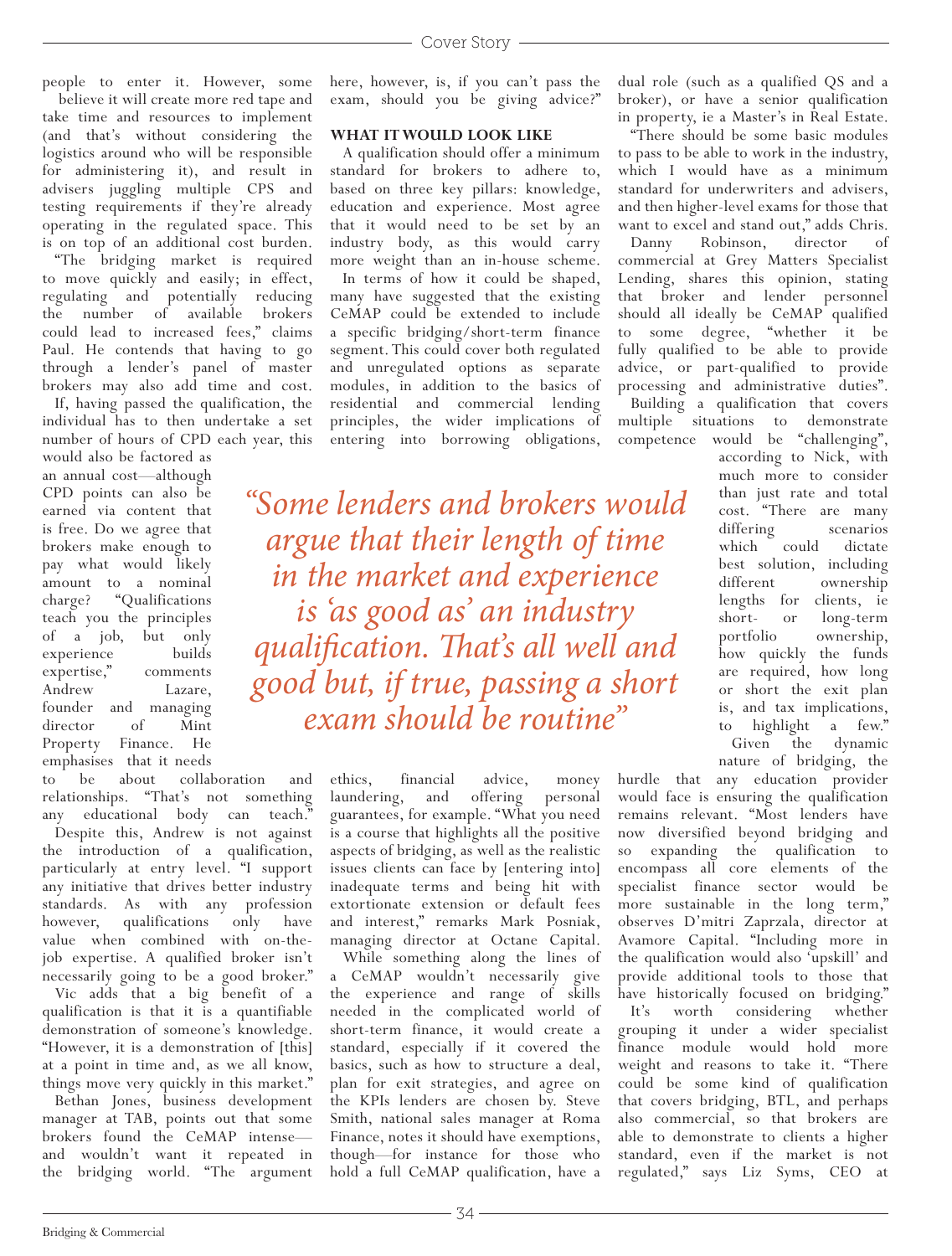Connect for Intermediaries. She also considers whether it should cover *all* unregulated markets. "Should a nonregulated bridge be sold by a bridgingqualified expert who doesn't understand

the BTL market for exit purposes?"<br>According to John Hardman, According to John managing director at Fluent Bridging, the danger is that we "over-engineer" the qualification and end up with one exam covering both bridging and ground-up development, for example. This may give a broker the impression it would cover the fundamentals of short-term funding in enough depth that it could give them sufficient knowledge to guide a client through what can be a complicated process.

Others believe it shouldn't be as extreme as a CeMAP course but should explain the basics of the product—and be updated as the industry evolves, with a certificate subject to a refresh every few years.

#### **TREATING ENQUIRIES FROM UNQUALIFIED BROKERS**

Currently, some networks restrict the type of business ARs can transact, with commercial and more specialist deals (including bridging) having to be referred to an appointed partner. On the other side, while some lenders already refuse to take enquiries from introducers that don't hold FCA or NACFB membership, this is definitely not widespread, or enforced. Therefore, the main arguments for making a qualification mandatory are to ensure that everyone buys into it and that a client will be looked after, regardless of which broker they choose.

So, if a qualification was put into practice, how would the industry treat enquiries from brokers who don't have it? This is described as "the £4bn question" by Mark, who says that lenders desperate for business are less likely to back it. "Unfortunately, with the amount of lenders and liquidity in the market, lenders (especially new entrants) would literally take a loan from anyone."

Colin also questions whether it is feasible that finance providers would turn their backs on experienced broker partners just because they haven't joined a programme that perhaps wasn't designed with them in mind. He refers to "grandfathering rights" in the unregulated bridging market, but is hopeful that a qualification regime would make newer brokerages more professional and attractive to do business with.

Tom Reeve, director and head of  $^{\alpha}$  *The main* the UK team at Fiduciam, believes the industry wouldn't or shouldn't reject enquiries from unqualified brokers. "There is a wealth of experienced brokers who provide excellent services to their clients and lenders alike," he shares. "Furthermore, some of the best structured deals we see are introduced by parties in adjacent industries, from accountants to quantity surveyors." Instead, he sees the purpose of any future qualification to encourage individuals to join the industry.

While Marcus Dussard, sales director of specialist mortgages at Hampshire Trust Bank, believes a qualification would be a positive move, it would "absolutely not" change how HTB, as a lender, deals with its brokers. "What we look for is a broker who understands their clients' needs, can package a case, and articulate a clear exit strategy . . . that being said, a broker can have all the letters of the alphabet after their name, but if they give us a number of dud cases that put us at risk and waste our time, we will simply stop working with them."

SoMo also notes that some of its best deals come from unqualified brokers. "I'd hate to think that they would be pushed out of the market if qualifications became mandatory," Jamie stresses. "Ultimately, there's no substitute for experience and the magic in the ability to create good client relationships. That's something you can't learn from a textbook." Adele Turton, co-founder of Blanc Property Finance, adds that anyone who has CeMAP knows only onethird of it relates to the actual job. "Experience and integrity of the broker you're dealing with is what counts. What advice have they given? Is the exit clear? Has it been researched?"

"Some lenders and brokers would argue that their length of time in the market and experience is 'as good as' an industry qualification. That's all well and good but, if true, passing a short exam should be routine," says John. Sam Morris, lending associate at TAB, doesn't believe enquiries from 'unqualified' parties should be treated as any less valuable. "Ultimately, lenders are to make their own judgement on what is deemed suitable and in line with their individual lending appetite. This is why we carry out our own DD and don't rely on info from brokers solely."

Jordan McBriar, director at Adapt Finance, also feels that, while a

*arguments for making a qualification mandatory are to ensure that everyone buys into it and that a client will be looked after, regardless of which broker they choose"*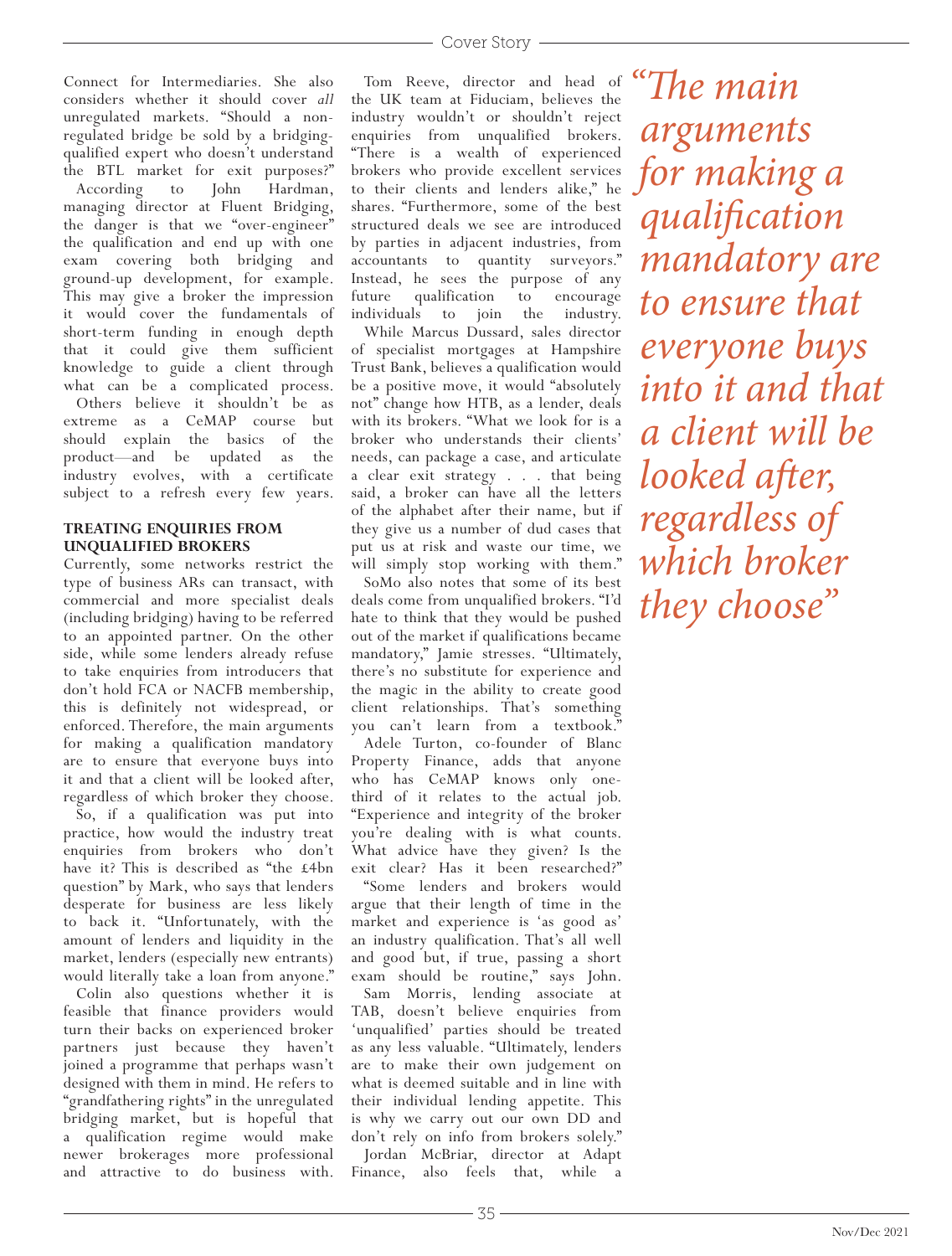*"They should not remunerate those who cannot show the correct skill or scruples, or perhaps the commission of bridging deals should be capped, standardised or, dare I say it, disclosed—like they are with every other financial product"*

qualification is a great idea for educational purposes, it could never be something that dictates business flow. "It's the age-old argument, similar to proc fees for 'well-presented work' and 'hands-on brokers'. Yes, in theory they should be compensated<br>in line with their involvement, in line with their but again, will that happen? No." Daniel agrees that in circumstances where relationships have been built alongside a level of trust, being qualified or not would probably have little impact. "In terms of working with new parties, it would undoubtedly be a factor in the decision-making process," he shares.

Jonathan is of the opinion that a professional qualification shouldn't be mandatory or make a difference in terms of how enquiries are treated from them. "We have worked with many highly skilled and experienced brokers, and their education or qualification has simply not been a consideration when dealing with them and their particular cases." Based on this, he says he would be "very surprised" if lenders stopped working with brokers who chose not to participate in a qualification. Paul advises that lenders should ask for certain information and

assess how the request is packaged to ascertain the skills of the broker. "If lenders accept unprepared referrals, the market will not move forward."

While many see a qualification as more of a standard for brokers to display from a consumer perspective, lenders may recognise later on if it leads to better quality applications. For example, a qualification could offer a good distinction between brokers. "Someone who can put the time and effort into gaining an additional qualification should be viewed differently from those who aren't," states Sam O'Neill.

Damon Walford, CCO at CrowdProperty, goes as far as saying that as more qualified bridging brokers emerge, the industry should develop propositions that give them the opportunity to use their experience more widely in the underwriting process. "This, combined with the creation of omni-channel platform technology, has already had a significant positive impact on other areas of commercial finance."

While Lee deems it "a little unrealistic" to expect that the entire broker industry will be qualified or that lenders will only accept introductions from qualified advisers, he thinks it makes

a good case to introduce differing fee structures for those that are. "It would allow brokers to stand out and, in turn, allow lenders to more carefully sift their broker channel and focus on those meeting the highest standards."

Determining when brokers would be expected to secure the qualification by will be tricky, given the number of brokers entering and exiting the sector, Lee adds. "So there might need to be some exemptions, but this potentially undermines the process. Of course, all of this will be voluntary and, unless a large number of brokers sign up, it will blunt the potential benefits." Amadeus Wilson, director at SPF Short Term Finance, asserts that if the industry is going to commit to a qualification, it should *really* commit. "It should be the same as the mainstream residential mortgage market—if you aren't qualified, you can't provide advice." One way to enforce this is to compel bridging lenders who belong to reputable associations, such as the NACFB and FIBA, to refuse business from advisers who do not hold the qualification. "Those advisers would have to source lenders who are not registered members—which means they would have limited options